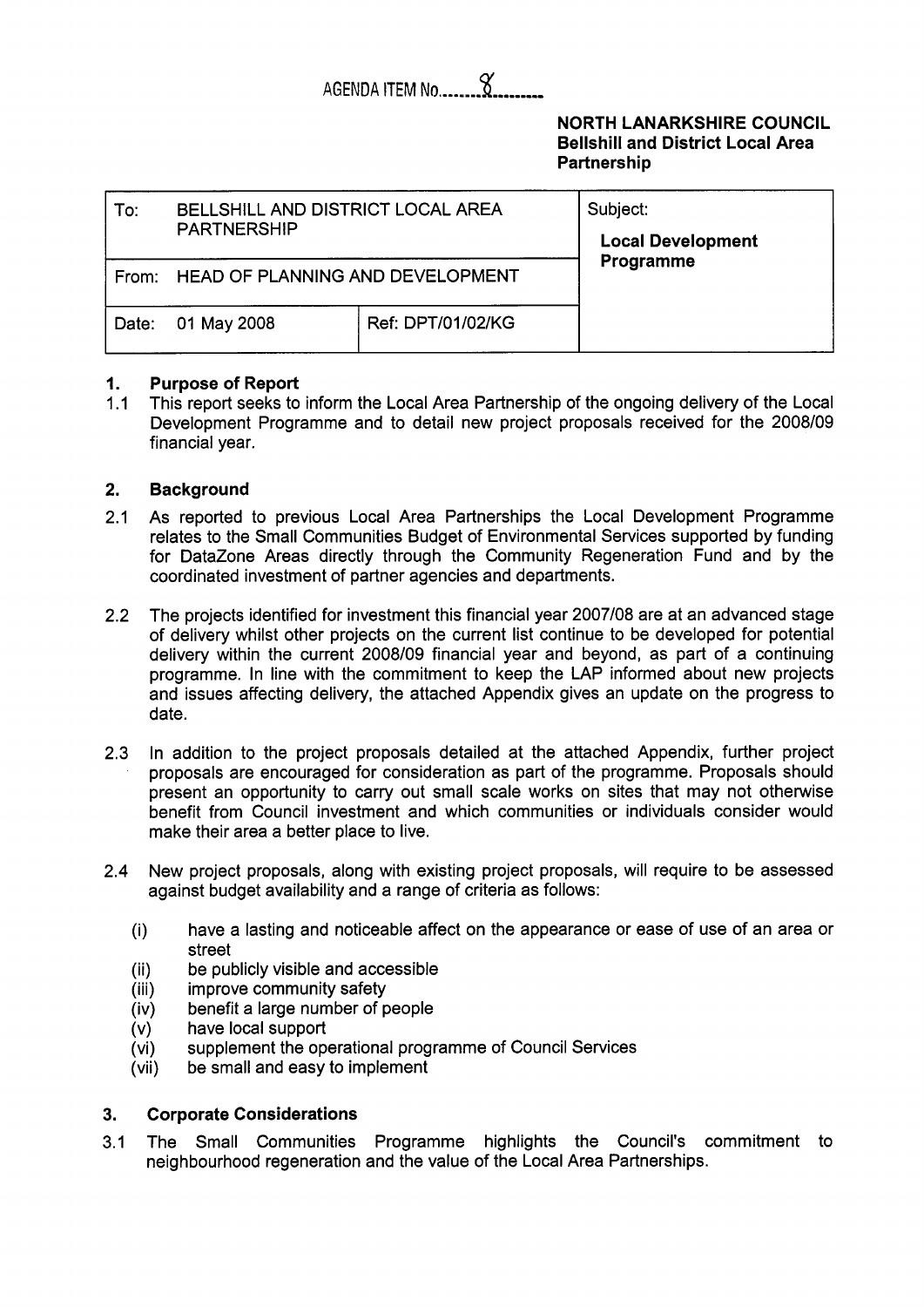## **4 Recommendation**

- **4.1** It is recommended that the Partnership agree
	- (i) that the projects listed in the attached Appendix should be progressed by the Executive Director of Environmental Services through the Local Development Programme in consultation with Local Communities and the Local Area Partnership.
	- (ii) that the progress in delivering the projects or alterations to the programme be reported to future meetings of the Local Area Partnership.

**Patrick J Kelly Head of Planning** & **Development** (25 March 2008 ) Local Government Access to Information Act: for further information about this report, please contact Kirsty Gray on **01236 616251**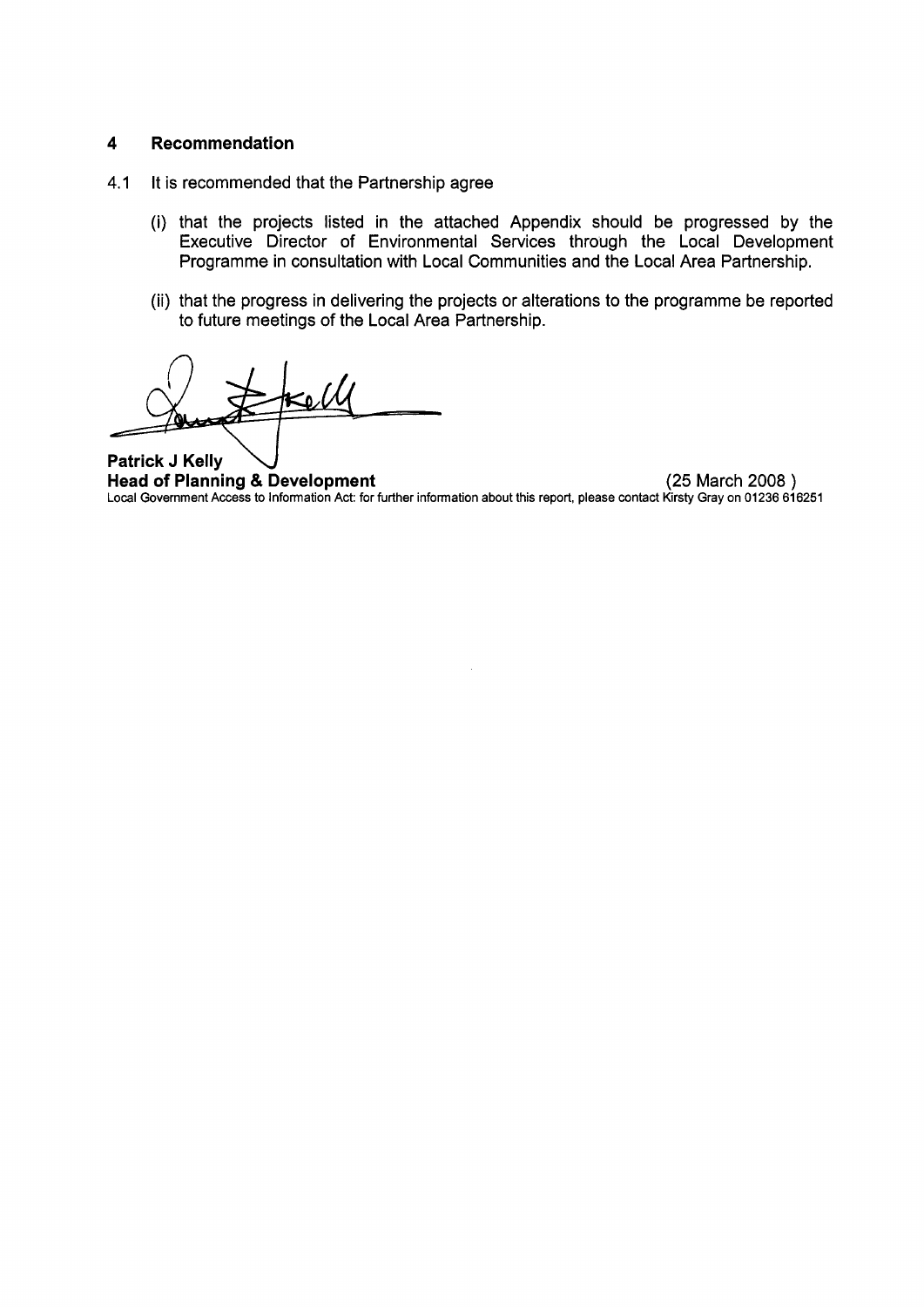# **Bellshill and District Local Area Partnership: Projects 2008-09**

| <b>Site &amp; Address</b>                                             | SERIE               | <b>Description</b>                                                                                                                                                                                                                                                                                                                                                                                                                                                             |
|-----------------------------------------------------------------------|---------------------|--------------------------------------------------------------------------------------------------------------------------------------------------------------------------------------------------------------------------------------------------------------------------------------------------------------------------------------------------------------------------------------------------------------------------------------------------------------------------------|
| Hattonrigg: Rockburn Park                                             | <b>COMPLETED</b>    | Works to improve safety, visibility and access in this location drawn up in conjunction with<br>North Lanarkshire Council Grounds Maintenance have been delivered. This has involved<br>removal of overgrown shrubbery; grass seeding; construction of a stepped access from the<br>ground level path to the football pitch; repair of the bitmac path to the rear of Nos. 85 – 165<br>Rockburn Crescent and removal of an old wall section at the north entrance to the park. |
| <b>Fallside: Gas Flats Phase 2</b>                                    | <b>COMPLETED</b>    | A contribution from the Local Development Programme has assisted in the delivery of phase<br>two landscape improvements at the Gas Flats, Fallside. This has involved redesign of over<br>mature and inappropriately planted shrub beds and creation of new block paved areas to<br>improve local environmental quality. The works have been delivered in partnership with North<br>Lanarkshire Council Grounds Maintenance and Estates.                                       |
| <b>Orbiston: Ravenscraig</b><br>Greenlink Extension                   | <b>COMPLETED</b>    | Works to create an additional resurfaced path link from Community Road, Orbiston to the<br>Ravenscraig Greenlink have now been completed. The works have been delivered in<br>partnership with North Lanarkshire Council Roads and Transportation.                                                                                                                                                                                                                             |
| <b>Orbiston: Rosevale Crescent / COMPLETED</b><br>Glencalder Crescent |                     | Works to resurface a substandard path link between Rosevale Crescent and Glencalder<br>Crescent have now been completed. This will enhance accessibility and improve connections<br>between communities in the area. The works have been delivered in partnership with North<br>Lanarkshire Council Estates Maintenance.                                                                                                                                                       |
| Tannochside: Gateway<br>lFeature                                      | <b>CONTRACT LET</b> | Details for a gateway scheme at the entrance to Tannochside by the Smurfit factory have<br>been prepared by North Lanarkshire Council Landscape Services. A Contractor has been<br>appointed to deliver the works on site, which include the creation of a new feature wall with<br>associated landscaping.                                                                                                                                                                    |
| <b>Holytown: War Memorial</b><br>Gardens and War Memorial             | IN PROGRESS         | A Landscape Architect has been appointed to oversee appointment of a contractor and<br>management of delivery on site. Design options for the improvement of the site are currently<br>being revisited in light of various influences on the site, in order to develop the most suitable<br>scheme for the site. It is therefore anticipated that delivery on site will commence during<br>summer 2008.                                                                        |
| <b>Mossend: Burnside Avenue</b>                                       | <b>IN PROGRESS</b>  | Work on site to create the new car parking area with associated landscaping has now<br>commenced and is well underway. Additional funding for the completion of this project has<br>been made available through the Community Regeneration Fund.                                                                                                                                                                                                                               |
| <b>Mossend: Milnwood Drive</b>                                        | <b>IN PROGRESS</b>  | The improvement of this former lock-up area remains under consideration and quotes have<br>been sought for upgrade of the surfacing to encourage greater use of the site. A more                                                                                                                                                                                                                                                                                               |